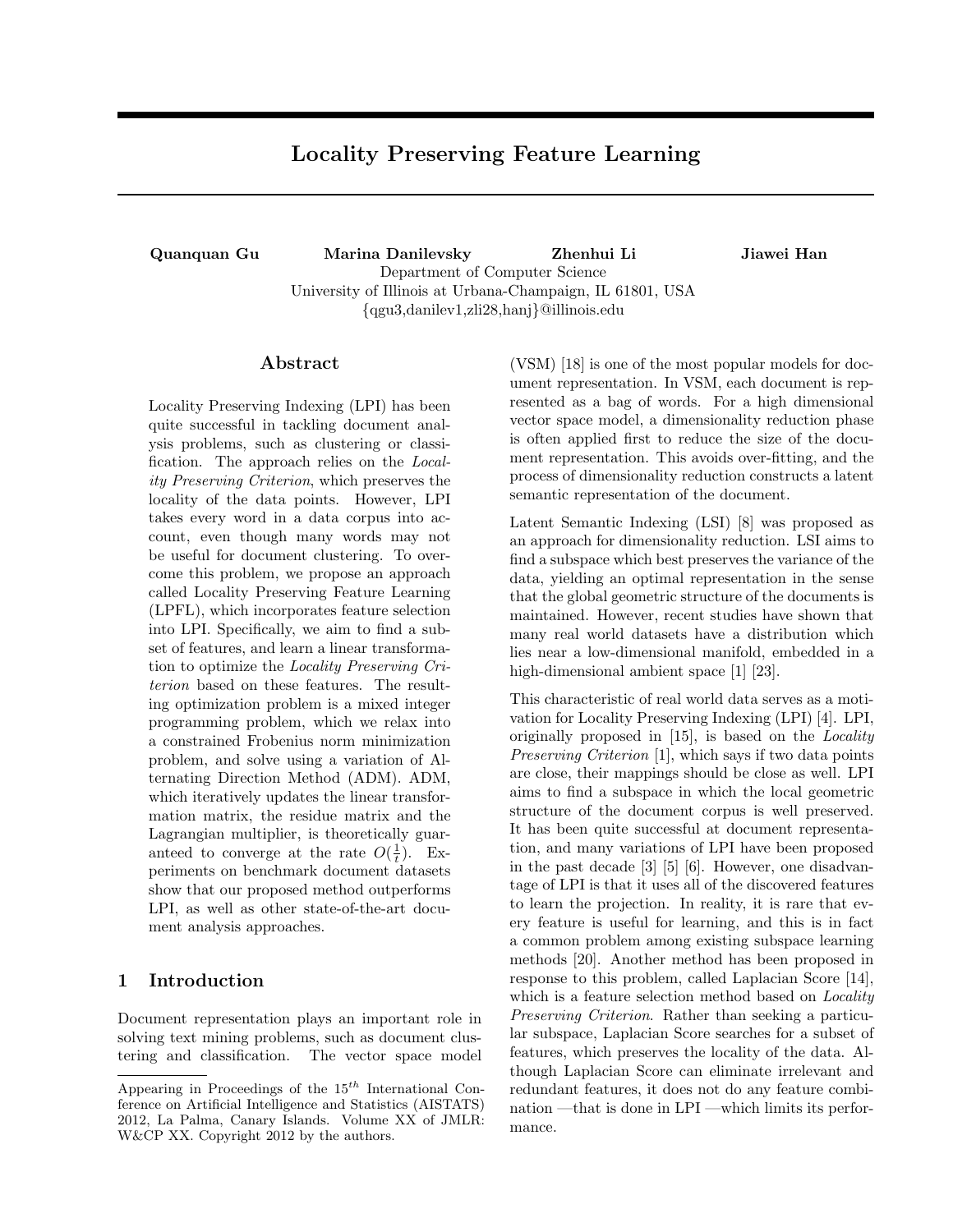We can see that LPI suffers from a problem that is fixed in Laplacian score, while Laplacian score similarly suffers from a problem that does not affect LPI. Intuitively, Laplacian score and LPI can be thought of as complementary to each other, as each approach accounts for one issue, and ignores the other. Therefore, what we would like is an approach that integrates the feature selection of Laplacian score and the feature combination of LPI.

In this paper, we propose just such an approach, called *Locality Preserving Feature Learning* (LPFL). In particular, LPFL aims to simultaneously find a subset of features and a combination of features, to optimize the Locality Preserving Criterion. LPFL inherits the advantages of Laplacian score and LPI, as it is able to simultaneously discard the irrelevant features and transform the relevant ones. The resulting optimization problem is a mixed integer programming problem [2], which is difficult to solve. Therefore, we relax it into a constrained Frobenius norm minimization problem and solve it using a variation of Alternating Direction Method [21]. ADM iteratively updates the linear transformation matrix, the residue matrix and the Lagrangian multiplier. It is easy to implement and is theoretically guaranteed to converge.

The contributions of this paper are summarized as follows: (1) We propose a new feature learning approach based on Locality Preserving Criterion, which is able to achieve feature selection and transformation together; (2) the number of selected features is explicitly controlled in our method; (3) to solve the proposed model, we present a variation of ADM algorithm, which achieves the global solution of the proposed model with convergence rate  $O(\frac{1}{t})$ ; and (4) experimental results on benchmark document data sets showed that the proposed method outperforms LPI, Laplacian score and other state-of-the-art related approaches.

The rest of this paper is organized as follows. In Section 2, we review LPI and Laplacian score. In Section 3, we present LPFL which incorporates feature selection into LPI. Experiments on benchmark document datasets are demonstrated in Section 5. We conclude the study and discuss future work in Section 6.

**Notation** We denote a dataset that consists of *n* data points as  $\{\mathbf{x}_i\}_{i=1}^n$ , where  $\mathbf{x}_i \in \mathbb{R}^d$  denotes the i-th data point. The data matrix (e.g., term-document matrix) is denoted by  $\mathbf{X} = [\mathbf{x}_1, \dots, \mathbf{x}_n] \in \mathbb{R}^{d \times n}$ , and the linear transformation matrix is denoted by  $\mathbf{A} \in \mathbb{R}^{d \times l}$ , mapping the input data into an *l*-dimensional subspace. Given a matrix  $\mathbf{A} \in \mathbb{R}^{d \times l}$ , we denote the *i*-th row of **A** by  $a^i$ , and the *j*-th column of **A** by  $a_j$ . The Frobenius norm of **A** is defined as  $||A||_F =$ 

 $\sqrt{\sum_{i}^{d} ||\mathbf{A}^{i}||_{2}^{2}} = \langle \mathbf{A}, \mathbf{A} \rangle = \text{tr}(\mathbf{A}^{T} \mathbf{A})$  where  $\langle \cdot, \cdot \rangle$  denotes the inner product of two matrices and  $tr(\cdot)$  denotes the trace of a matrix. The  $L_{2,0}$ -norm of **A** is defined as  $||A||_{2,0} = \text{card}(||a^1||_2, \ldots, ||a^d||_2)$ . **1** is a vector of all ones of some appropriate length, and **I** is the identity matrix of some appropriate size.

# **2 A Brief Review of Locality Preserving Criterion**

In order to estimate and preserve the geometrical and topological properties of manifold data, *Locality Preserving Criterion* was proposed [1]. It assumes that if two data points  $\mathbf{x}_i$  and  $\mathbf{x}_j$  are close in the intrinsic geometry of the data distribution, then the mappings of this two points are also close to each other. Let  $f(\mathbf{x}_i)$  be a function that produces the mapping of the original data point  $\mathbf{x}_i$ , we use  $||f||^2_{\mathcal{M}}$  to measure the smoothness of *f* along the geodesics in the intrinsic geometry of the data. When we consider the case that the data is a compact submanifold  $\mathcal{M} \subset \mathbb{R}^m$ , a natural choice for  $||f||^2_{\mathcal{M}}$  is

$$
||f||_{\mathcal{M}}^2 = \int_{\mathbf{x} \in \mathcal{M}} ||\nabla \mathcal{M} f||^2 d\mathbf{x}
$$
 (1)

where  $\nabla_M f$  is the gradient of *f* along the manifold *M*. In reality, the data manifold  $M$  is unknown. Thus,  $||f||^2_{\mathcal{M}}$  in Eq. (1) can not be computed. Recent studies on spectral graph theory [7] has demonstrated that  $||f||^2_{\mathcal{M}}$  can be discretely approximated through a nearest neighbor graph on a scatter of data points. Given an affinity matrix  $\mathbf{W} \in \mathbb{R}^{n \times n}$  of the graph,  $||f||^2_{\mathcal{M}}$  is approximated as:

$$
||f||_{\mathcal{M}}^{2} \approx \frac{1}{2} \sum_{ij} ||f_{i} - f_{j}||_{2}^{2} W_{ij}
$$
  
= tr( $\mathbf{f}^{T} (\mathbf{D} - \mathbf{W}) \mathbf{f}$ )  
= tr( $\mathbf{f}^{T} \mathbf{L} \mathbf{f}$ ), (2)

where  $f_i$  is a shorthand for  $f(\mathbf{x}_i)$ ,  $\mathbf{f} = [f_1, \ldots, f_n]^T$ , **D** is a diagonal matrix, called a degree matrix, with  $D_{ii} = \sum_{j=1}^{n} W_{ij}$ , and  $\mathbf{L} = \mathbf{D} - \mathbf{W}$  is the graph Laplacian [7], which is a discrete approximation to the Laplace-Beltrami operator *M* on the manifold. Intuitively, the objective function incurs a heavy penalty if neighboring points  $\mathbf{x}_i$  and  $\mathbf{x}_j$  are mapped far apart.

For document representation, the affinity matrix is usually defined as:

$$
W_{ij} = \begin{cases} \frac{\mathbf{x}_i^T \mathbf{x}_j}{\|\mathbf{x}_i\|_2 \|\mathbf{x}_j\|_2}, & \text{if } \mathbf{x}_j \in \mathcal{N}(\mathbf{x}_i) \text{ or } \mathbf{x}_i \in \mathcal{N}(\mathbf{x}_j) \\ 0, & \text{otherwise,} \end{cases}
$$
(3)

where  $\frac{\mathbf{x}_i^T \mathbf{x}_j}{\|\mathbf{x}_i\|_2 \|\mathbf{x}_j}$  $\frac{\mathbf{x}_i \cdot \mathbf{x}_j}{\|\mathbf{x}_i\|_2 \|\mathbf{x}_j\|_2}$  is the cosine distance between  $\mathbf{x}_i$  and  $\mathbf{x}_j$ , and  $\mathcal{N}(\mathbf{x}_i)$  is the set of k-nearest neighbors of  $\mathbf{x}_i$ .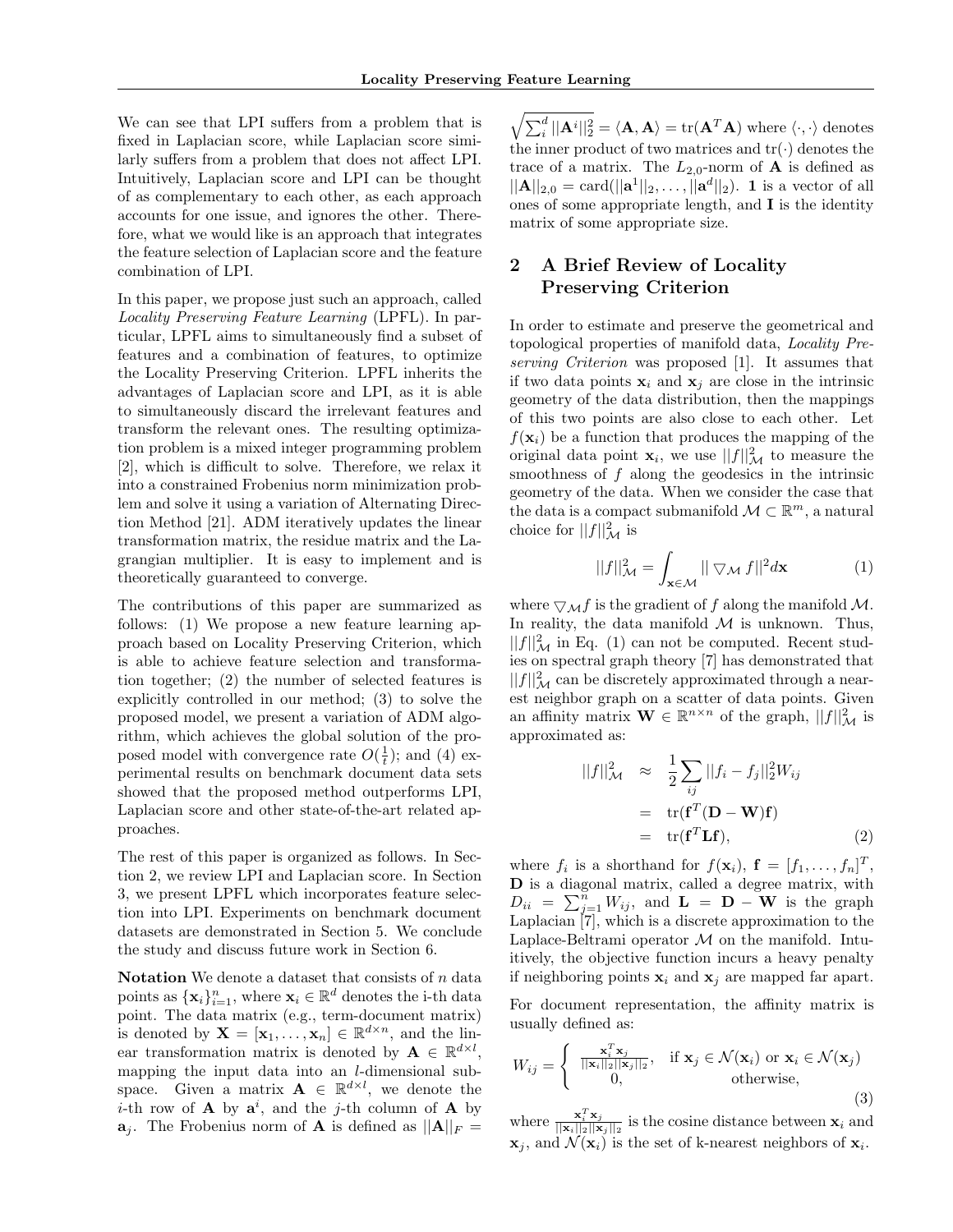In the following, we will show that by different definitions of  $f(\mathbf{x})$ , Locality Preserving Indexing [15] [4] and Laplacian score [14] can be recovered.

### **2.1 Locality Preserving Indexing**

In LPI [15] [4], the function  $f(\mathbf{x})$  is defined as  $f(\mathbf{x}) =$  $\mathbf{A}^T \mathbf{x}$  where  $\mathbf{A} \in \mathbb{R}^{d \times l}$  is a linear transformation matrix. Submit  $f(\mathbf{x})$  back into Eq. (2), we obtain the objective function of LPI as follows:

$$
\arg\min_{\mathbf{A}} \qquad \text{tr}(\mathbf{A}^T \mathbf{X} \mathbf{L} \mathbf{X}^T \mathbf{A})
$$
  
s.t. 
$$
\mathbf{A}^T \mathbf{X} \mathbf{D} \mathbf{X}^T \mathbf{A} = \mathbf{I},
$$
 (4)

where  $\mathbf{A}^T \mathbf{X} \mathbf{D} \mathbf{X}^T \mathbf{A} = \mathbf{I}$  is added to avoid the trivial solution. It is easy to show that the problem in Eq. (4) is equivalent to the following *Ratio Trace* problem  $[9]$ :

$$
\arg\min_{\mathbf{A}} \text{tr}\left( (\mathbf{A}^T \mathbf{X} \mathbf{L} \mathbf{X}^T \mathbf{A}) (\mathbf{A}^T \mathbf{X} \mathbf{D} \mathbf{X}^T \mathbf{A})^{-1} \right). \tag{5}
$$

### **2.2 Laplacian Score**

In Laplacian score, we define  $f(\mathbf{x})$  as  $f(\mathbf{x}) = \mathbf{p} \odot \mathbf{x}$ , where  $\mathbf{p} = (p_1, \ldots, p_d)^T$  and  $p_i \in \{0, 1\}, i = 1, \ldots, d$ , to represent whether a feature is selected or not, and *⊙* is element-wise product. Then feature selection based on Laplacian score can be written as:

$$
\arg\min_{\mathbf{p}} \quad \text{tr}\{(\text{diag}(\mathbf{p})\mathbf{X}\mathbf{L}\mathbf{X}^T\text{diag}(\mathbf{p}))
$$

$$
(\text{diag}(\mathbf{p})\mathbf{X}\mathbf{D}\mathbf{X}^T\text{diag}(\mathbf{p}))^{-1}\},\
$$
s.t. 
$$
\mathbf{p} \in \{0,1\}^d, \mathbf{p}^T\mathbf{1} = m,\tag{6}
$$

where  $\text{diag}(\mathbf{p})$  is a diagonal matrix whose diagonal elements are  $p_i$ 's. In order to indicate that  $m$  features are selected, we constrain **p** by  $p^T 1 = m$ . There are  $\binom{d}{m}$  candidate feature subsets, hence Eq. (6) is a combinatorial optimization problem. Like other feature selection approaches [13], [14] uses a greedy algorithm and considers each feature individually. In particular, the Laplacian score of the *j*-th feature is defined as:

$$
LS_{j} = \frac{\mathbf{x}^{j} \mathbf{L}(\mathbf{x}^{j})^{T}}{\mathbf{x}^{j} \mathbf{D}(\mathbf{x}^{j})^{T}},\tag{7}
$$

where  $\mathbf{x}^j$  is the *j*th row of **X**. The greedy algorithm is to compute the Laplacian score for each feature, and then select the top-*m* features with the lowest scores. The selected features as a whole are suboptimal.

## **3 The Proposed Method**

Our proposed method incorporates feature selection into Locality Preserving Indexing. The key idea is to find a subset of features, based on which we learn a linear transformation under the Locality Preserving Criterion. We define  $f(\mathbf{x}) = \mathbf{A}^T(\mathbf{p} \odot \mathbf{x})$  where **A** and **p** are defined as before. By substituting  $f(\mathbf{x})$  into Eq.  $(2)$ , we get:

$$
\arg\min_{\mathbf{A},\mathbf{p}} \quad \text{tr}(\mathbf{A}^T \text{diag}(\mathbf{p}) \mathbf{X} \mathbf{L} \mathbf{X}^T \text{diag}(\mathbf{p}) \mathbf{A})
$$
\n
$$
\text{s.t.} \quad \mathbf{A}^T \text{diag}(\mathbf{p}) \mathbf{X} \mathbf{D} \mathbf{X}^T \text{diag}(\mathbf{p}) \mathbf{A} = \mathbf{I}
$$
\n
$$
\mathbf{p} \in \{0,1\}^d, \mathbf{p}^T \mathbf{1} = m,
$$
\n(8)

which is a mixed integer programming [2]. We refer to Eq. (8) as the *Locality Preserving Feature Learning*(LPFL) approach, because it is able to simultaneously do feature selection and subspace learning, inheriting the advantages of Laplacian score and LPI. LPFL finds a subset of useful features, based on which it generates new features by feature transformation. Setting  $p = 1$ , Eq. (8) reduces to LPI as in Eq. (5). Similarly, setting  $A = I$ , Eq. (8) degenerates to Laplacian score as in Eq.(6). Hence both LPI and Laplacian score can be seen as special cases of LPFL. In addition, the objective functions corresponding to LPI and Laplacian score are upper bounds of the objective function of LPFL.

The formulation of Eq. (8) is difficult to solve, so we will now reformulate the problem:

**Theorem 1.** *Let*  $Y \in \mathbb{R}^{n \times m}$  *be a matrix where each column is an eigenvector of eigen-problem*  $Ly = \lambda Dy$ *. If there exists a matrix*  $A \in \mathbb{R}^{d \times m}$  *and* **p** *where*  $p \in$  $\{0,1\}^d$ ,  $\mathbf{p}^T\mathbf{1} = m$  *such that*  $\mathbf{X}^T diag(\mathbf{p})\mathbf{A} = \mathbf{Y}$ *, then each column of* **A** *is an eigenvector of eigen-problem*  $diag(\mathbf{p})\mathbf{XLX}^T diag(\mathbf{p})\mathbf{a} = \lambda diag(\mathbf{p})\mathbf{X}\mathbf{DX}^T diag(\mathbf{p})\mathbf{a}$ *with the same eigenvalue*  $\lambda$ *.* 

*Proof.* The proof can be found in the supplemental material.  $\Box$ 

According to Theorem 1, the optimal  $(\mathbf{A}^*, \mathbf{p}^*)$  that minimizes the problem in Eq. (8) can be obtained in the following two steps: (1) Solve the eigen-problem  $LY = ADY$  to get Y; and (2) find **A** and **p** which satisfy  $X^T$  diag( $p$ ) $A = Y$ .

Finding a solution  $(A, p)$  such that  $X^T$  diag( $p$ ) $A = Y$ is usually impossible. Hence, we introduce a residue matrix **E**, and solve the following problem instead:

$$
\min_{\mathbf{A}, \mathbf{E}, \mathbf{p}} \quad \frac{1}{2} ||\mathbf{E}||_F^2,
$$
\n
$$
\text{s.t.} \quad \mathbf{X}^T \text{diag}(\mathbf{p}) \mathbf{A} + \mathbf{E} = \mathbf{Y}
$$
\n
$$
\mathbf{p} \in \{0, 1\}^d, \mathbf{p}^T \mathbf{1} = m,
$$
\n(9)

where  $\mathbf{Y} = [\mathbf{y}_1, \dots, \mathbf{y}_c] \in \mathbb{R}^{n \times c}$ , and  $\mathbf{y}_k$  is the eigenvector obtained in Step (1). In the ideal case, the optimal **E** is a zero matrix, and  $X^T$  diag(**p**)**A** = **Y** holds exactly. In reality, we can obtain an **E** which is close to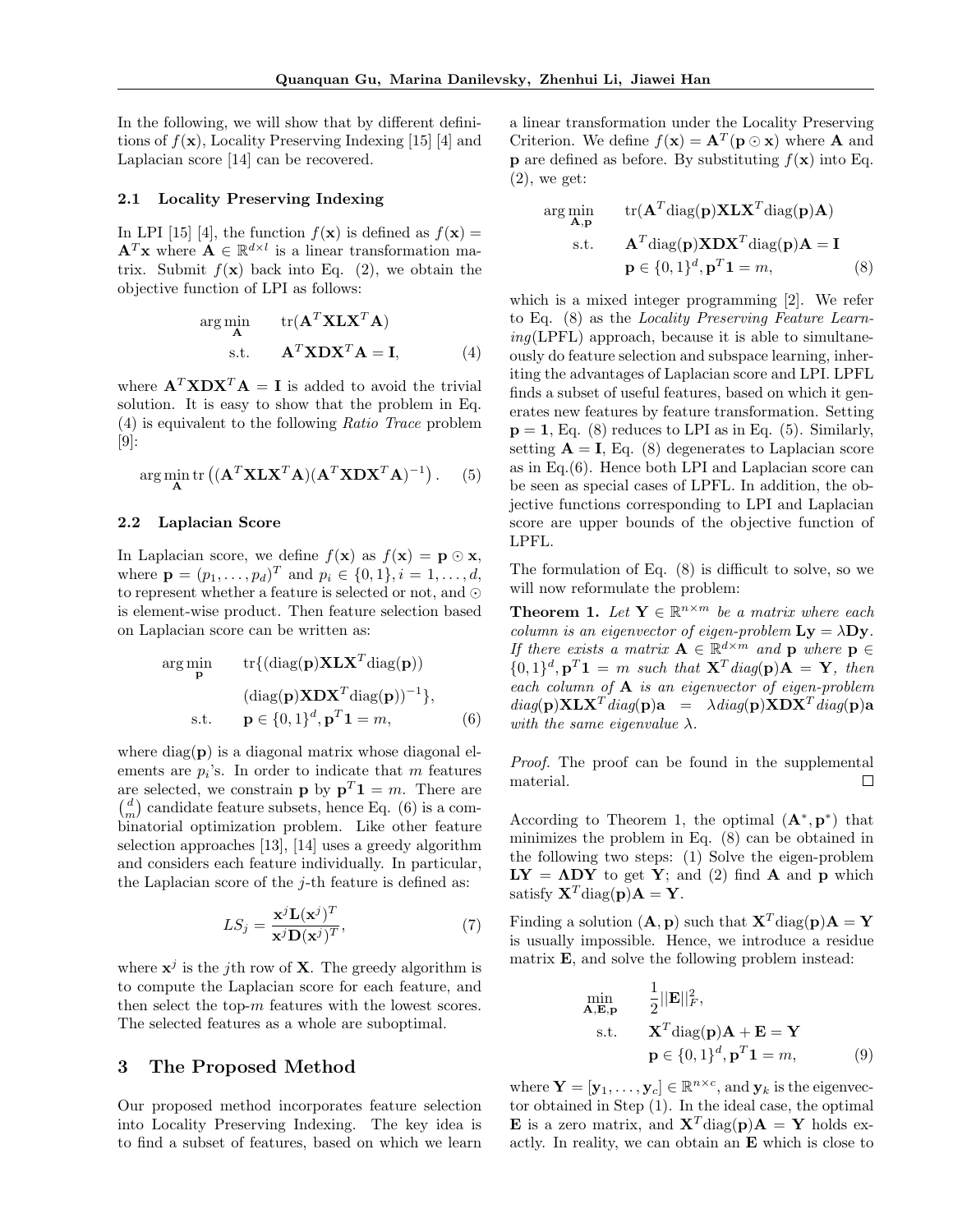a zero matrix. In other words,  $||\mathbf{E}||_F$  is close to zero. However, Eq. (9) is still a mixed integer programming [2], and therefore still difficult to solve.

Assume the optimal solutions of Eq. (9) are  $(\mathbf{A}^*, \mathbf{p}^*)$ . Then, since  $\mathbf{p}^*$  is a binary vector, diag $(\mathbf{p}^*)\mathbf{A}^*$  is a matrix where the elements of many rows are all zeros. We, therefore, absorb the indicator variable **p** into **A**, and use  $L_{2,0}$ -norm on **A** to achieve feature selection, resulting in the following problem:

$$
\arg\min_{\mathbf{A}, \mathbf{E}} \quad \frac{1}{2} ||\mathbf{E}||_F^2,
$$
  
s.t. 
$$
\mathbf{X}^T \mathbf{A} + \mathbf{E} = \mathbf{Y}, ||\mathbf{A}||_{2,0} \le m. \quad (10)
$$

Eq. (10) is a constrained Frobenius norm minimization problem. Note that although the feasible region defined by  $||\mathbf{A}||_{2,0} \leq m$  is not convex, we later will show that the global optimal solution can still be achieved. In the following section, we present an algorithm for solving Eq. (10). Due to the equality constraint, the most natural approach for solving the problem in Eq. (10) is an augmented Lagrangian multiplier method [2]. We derive an algorithm based on a variation of Alternating Direction Method (ADM) [21] for solving Eq. (10), which is an approximate augmented Lagrangian multiplier method. It is worth noting that ADM has been successfully applied for the recovery of single sparse vectors [21] and jointly sparse vectors [16].

### **3.1 Alternating Direction Method**

The standard ADM was designed to solve the following structured optimization problem:

$$
\min_{\mathbf{x}, \mathbf{y}} f(\mathbf{x}) + g(\mathbf{y})
$$
  
s.t.  $\mathbf{P}\mathbf{x} + \mathbf{Q}\mathbf{y} = \mathbf{b},$  (11)

where **x** and **y** are vectors, *f* and *g* are two real-valued functions, and **P***,* **Q***,* **b** are matrices and a vector of appropriate dimensions. Variables **x** and **y** are separate in the objective function and coupled only in the constraint. The augmented Lagrangian function of Eq. (11) is

$$
L(\mathbf{x}, \mathbf{y}, \boldsymbol{\lambda}, \mu) = f(\mathbf{x}) + g(\mathbf{y}) + \boldsymbol{\lambda}^T (\mathbf{P} \mathbf{x} + \mathbf{Q} \mathbf{y} - \mathbf{b})
$$
  
+ 
$$
\frac{\mu}{2} ||\mathbf{P} \mathbf{x} + \mathbf{Q} \mathbf{y} - \mathbf{b}||_F^2, \qquad (12)
$$

where  $\lambda$  is a Lagrangian multiplier, and  $\mu$  is a positive scalar. ADM employs the separability structure in Eq. (11) and replaces the joint optimization with respect to  $(\mathbf{x}, \mathbf{y})$  by two simpler subproblems. The algorithm of ADM is outlined in Algorithm 1.

The convergence result of Algorithm 1 has been established when  $\rho \in (0, \frac{\sqrt{5}+1}{2})$  in [10].

| <b>Algorithm 1</b> Alternating Direction Method                                                              |
|--------------------------------------------------------------------------------------------------------------|
| Initialize: $\rho, \mu, \lambda = 0, \mathbf{x} = 0, \mathbf{y} = 0;$                                        |
| repeat                                                                                                       |
| Solve $\mathbf{x}_{t+1} = \arg \min_{\mathbf{x}} L(\mathbf{x}, \mathbf{y}_t, \boldsymbol{\lambda}_t, \mu_t)$ |
| Solve $\mathbf{y}_{t+1} = \arg\min_{\mathbf{y}} L(\mathbf{x}_t, \mathbf{y}, \boldsymbol{\lambda}_t, \mu_t)$  |
| Update $\lambda_{t+1} = \lambda_t + \mu_t (\mathbf{Px}_{t+1} + \mathbf{Qy}_{t+1} - \mathbf{b})$              |
| Update $\mu_{t+1} = \rho \mu_t$                                                                              |
| until convergence                                                                                            |
|                                                                                                              |

Since the problem in Eq. (10) has the same structure as that in Eq. (11) except the additional inequality constraint  $||A||_{2,0} \leq m$ , we solve it by a variation of ADM. The augmented Lagrangian function of Eq. (10) is:

$$
L(\mathbf{A}, \mathbf{E}, \mathbf{\Lambda}) = \frac{1}{2} ||\mathbf{E}||_F^2 - \langle \mathbf{\Lambda}, \mathbf{X}^T \mathbf{A} + \mathbf{E} - \mathbf{Y} \rangle
$$
  
+ 
$$
\frac{\mu}{2} ||\mathbf{X}^T \mathbf{A} + \mathbf{E} - \mathbf{Y}||_F^2, \qquad (13)
$$

where  $\Lambda$  is a Lagrangian multiplier, and  $\mu > 0$  is a penalty parameter.

We will now derive the optimization algorithm for the two subproblems with respect to **E** and **A**, and the update rule for **Λ** based on ADM as introduced above.

#### **3.1.1 Solving E**

min

Given **A** and  $\Lambda$ , we solve the first subproblem with respect to **E**. By removing terms that do not depend on **E**, and adding proper terms that do not depend on **E**, the optimization problem with respect to **E** reduces to:

$$
\min_{\mathbf{E}} L(\mathbf{E}) = \frac{1}{2} ||\mathbf{E}||_F^2 - \langle \mathbf{\Lambda}, \mathbf{X}^T \mathbf{A} + \mathbf{E} - \mathbf{Y} \rangle \n+ \frac{\mu}{2} (||\mathbf{X}^T \mathbf{A} + \mathbf{E} - \mathbf{Y}||_F^2).
$$
\n(14)

Taking the gradient of *L*(**E**) with respect to **E** and setting it to zero, we obtain:

$$
\frac{\partial L(\mathbf{E})}{\partial \mathbf{E}} = \mathbf{E} - \mathbf{\Lambda} - \mu \mathbf{Y} + \mu \mathbf{X}^T \mathbf{A} + \mu \mathbf{E} = 0, \quad (15)
$$

which leads to the closed-form solution of **E**:

$$
\mathbf{E} = \frac{1}{1+\mu} (\mathbf{\Lambda} + \mu \mathbf{Y} - \mu \mathbf{X}^T \mathbf{A}).
$$
 (16)

## **3.1.2 Solving A**

Next, given  $\mathbf E$  and  $\Lambda$ , we solve the second subproblem with respect to **A**. By removing the terms that do not depend on **A** and adding proper terms that do not depend on **A**, the optimization problem with respect to **A** reduces to

$$
\min_{\mathbf{A}} \qquad L(\mathbf{A}) = \frac{\mu}{2} ||\mathbf{X}^T \mathbf{A} + \mathbf{E} - \mathbf{Y} - \frac{1}{\mu} \mathbf{\Lambda})||_F^2
$$
\ns.t.

\n
$$
||\mathbf{A}||_{2,0} \leq m. \tag{17}
$$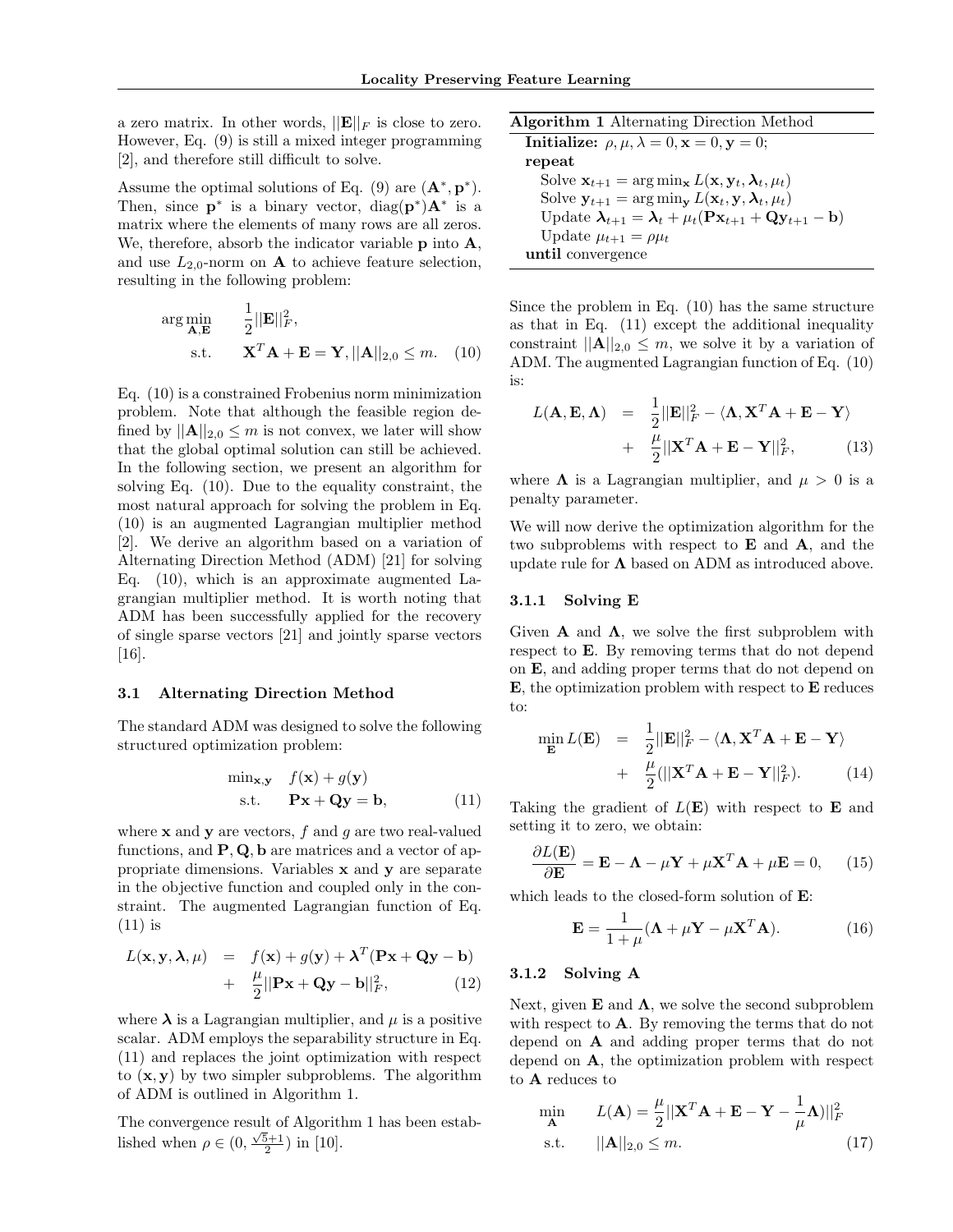As in [21] [16], we approximate the second term of the objective function by its second order Taylor expansion at  $\mathbf{A}_t$ :

$$
||\mathbf{X}^T \mathbf{A} + \mathbf{E} - \mathbf{Y} - \frac{1}{\mu} \mathbf{\Lambda})||_F^2
$$
  
= 
$$
||\mathbf{X}^T \mathbf{A}_t + \mathbf{E} - \mathbf{Y} - \frac{1}{\mu} \mathbf{\Lambda})||_F^2
$$
  
+ 
$$
2\langle \mathbf{X}(\mathbf{X}^T \mathbf{A} + \mathbf{E} - \mathbf{Y} - \frac{1}{\mu} \mathbf{\Lambda}), \mathbf{A} - \mathbf{A}_t \rangle
$$
  
+ 
$$
\frac{1}{\tau} ||\mathbf{A} - \mathbf{A}_t||_F^2.
$$
(18)

Substituting Eq. (18) into Eq. (17), we obtain:

$$
L(\mathbf{A}) = \frac{\mu}{2} \{ 2 \langle (\mathbf{X} (\mathbf{X}^T \mathbf{A} + \mathbf{E} - \mathbf{Y} - \frac{1}{\mu} \mathbf{\Lambda}), \mathbf{A} - \mathbf{A}_t \rangle + \frac{1}{\tau} ||\mathbf{A} - \mathbf{A}_t||_F^2 \}.
$$
 (19)

For the sake of simplicity, we denote  $\mathbf{B}_t = \mathbf{X}(\mathbf{X}^T \mathbf{A}_t + \mathbf{B}_t)$  $\mathbf{E} - \mathbf{Y} - \frac{1}{\mu} \mathbf{\Lambda}$  and  $\mathbf{C}_t = \mathbf{A}_t - \tau \mathbf{B}_t$ . The minimization of Eq. (19) then takes the following form:

$$
\mathbf{A}_{t+1} = \underset{\mathbf{A}}{\arg \min} \frac{\mu}{\tau} ||\mathbf{A} - \mathbf{C}_t||_F^2, \text{s.t.} ||\mathbf{A}||_{2,0} \le m.
$$
\n(20)

Although the feasible region defined by  $||A||_{2,1} \leq m$  is non-convex, the global optimal solution of the above problem can be obtained by the following theorem.

**Theorem 2.** *The global optimal solution of Eq. (20) is π*(*i*)

$$
\mathbf{a}^{\pi(i)*} = \begin{cases} \mathbf{c}_t^{\pi(i)}, & i \le m \\ \mathbf{0}, & \text{otherwise.} \end{cases} \tag{21}
$$

*where*  $\pi(i)$  *is a sorting function such that*  $||\mathbf{c}_t^{\pi(1)}|| \ge$  $||\mathbf{c}_t^{\pi(2)}|| \geq \ldots, \geq ||\mathbf{c}_t^{\pi(d)}||.$ 

# **3.1.3 Updating Λ**

Given **A** and **E**, the optimization problem with respect to  $\Lambda$  is reduced to

$$
L(\Lambda) = \langle \Lambda, \mathbf{Y} - \mathbf{X}^T \mathbf{A} - \mathbf{E} \rangle.
$$
 (22)

The gradient of  $L(\Lambda)$  is

$$
\frac{\partial L(\mathbf{\Lambda})}{\partial \mathbf{\Lambda}} = \mathbf{Y} - \mathbf{X}^T \mathbf{A} - \mathbf{E}.
$$
 (23)

According to the augmented Lagrangian method [2], **Λ** is updated as

$$
\Lambda = \Lambda + \mu (\mathbf{Y} - \mathbf{X}^T \mathbf{A} - \mathbf{E}), \tag{24}
$$

where  $\mu$  is updated as  $\mu = \rho \mu$  and  $\rho > 0$  is a scalar.

We summarize LPFL in Algorithm 2.

**Algorithm 2** Locality Preserving Feature Learning

**Initialize:**  $m, A = 0, E = 0, \rho = 1.5, \mu = 1e - 4;$ Compute **Y** by eigen-decomposition  $LY = \Lambda DY$ . **repeat**

Compute  $\mathbf{E}_{t+1} = \frac{1}{1+\mu}(\mathbf{\Lambda}_t + \mu_t \mathbf{Y} - \mu_t \mathbf{X}^T \mathbf{A}_t)$ Compute  $\mathbf{B}_{t+1} = \mathbf{X}(\mathbf{X}^T \mathbf{A}_t + \mathbf{E}_{t+1} - \mathbf{Y} - \frac{1}{\mu_t} \mathbf{\Lambda}_t)$ Solve  $\mathbf{A}_{t+1}$  by arg min $\mathbf{A} \frac{1}{2} || \mathbf{A} - (\mathbf{A}_t \|\tau\mathbf{B}_{t+1}\|_{F}^{2}$ , s.t. $||\mathbf{A}||_{2,0} \leq m$ Update  $\Lambda_{t+1} = \Lambda_t + \mu_t(\mathbf{Y} - \mathbf{X}^T \mathbf{A}_{t+1} - \mathbf{E}_{t+1})$ Update  $\mu_{t+1} = \rho \mu_t$ **until** convergence

#### **3.2 Theoretical Analysis**

The proposed method has several nice properties.

First, the optimal objective function can be bounded by the generalized eigenvalues of the full matrices **L** *′* and **D***′* .

**Theorem 3.** Let  $\mathbf{L}' = \mathbf{X}\mathbf{L}\mathbf{X}^T$ ,  $\mathbf{D}' = \mathbf{X}\mathbf{D}\mathbf{X}^T$ , and  $\lambda_i(\mathbf{L}', \mathbf{D}'), i = 1, \ldots, d$  *be the generalized value of*  $\mathbf{L}'$ *and* **D***′ sorted in ascending order. The optimal objective function value J of LPFL in Eq. (8) is bounded by*

$$
\sum_{i=1}^l \lambda_i(\mathbf{L}', \mathbf{D}') \leq J \leq \sum_{i=1}^l \lambda_{i+d-m}(\mathbf{L}', \mathbf{D}').
$$

*where l is the dimension of the subspace learned by* **A***, and m is the number of selected features.*

This provides a possible way to do model selection. That is, to select an appropriate *m* before running Algorithm 2.

Second, the derived variation of ADM is guaranteed to converge to the global optimal solution.

**Theorem 4.** For Algorithm 2, if  $\sum_{t=1}^{+\infty} \mu_t^{-2} \mu_{t+1}$  <  $+\infty$ , then  $(\mathbf{A}_t, \mathbf{E}_t, \mathbf{\Lambda}_t)$  converges to an optimal solu*tion*  $(\mathbf{A}^*, \mathbf{E}^*, \mathbf{\Lambda}^*)$ *.* 

Actually, we can prove that the convergence rate of Algorithm 2 is  $O(\frac{1}{t})$ .

**Theorem 5.** *Let*  $\boldsymbol{\theta} = [vec(\mathbf{A})^T, vec(\mathbf{E})^T, vec(\mathbf{\Lambda})^T]^T$ *where vec*(**A**) *denotes the vectorization of matrix* **A***,*  $\mathbf{H} = diag([\mathbf{I} - \mu \mathbf{X} \mathbf{X}^T, \mu \mathbf{I}, \frac{1}{\mu} \mathbf{I}])$  is a block diagonal ma*trix where* **I** *is the identity matrix with appropriate size, and*  $F(\theta) = [-\text{vec}(\mathbf{X}\mathbf{\Lambda})^T, \text{vec}(\mathbf{\Lambda})^T, \text{vec}(\mathbf{X}^T\mathbf{A} + \theta)$  $(\mathbf{E} - \mathbf{Y})^T]^T$ , Let  $\{\boldsymbol{\theta}_t\}$  be the sequence generated by Al*gorithm 2. For any integer number*  $t > 0$ *, let*  $\bar{\theta}_t$  *be*  $defined by \vec{\theta}_t = \frac{1}{t+1} \sum_{k=0}^t \theta_t$ , Then, we have

$$
\begin{aligned} &\frac{1}{2}||\mathbf{\bar{E}}_t||_F^2 - \frac{1}{2}||\mathbf{E}^*||_F^2 + (\bar{\boldsymbol{\theta}}_t - \boldsymbol{\theta}^*)^T F(\boldsymbol{\theta}^*) \le \frac{1}{2(t+1)}||\boldsymbol{\theta}_0 - \boldsymbol{\theta}^*||_H^2\\ &\text{where } ||\boldsymbol{\theta}_0 - \boldsymbol{\theta}^*||_H^2 = (\boldsymbol{\theta}_0 - \boldsymbol{\theta}^*)^T \mathbf{H}(\boldsymbol{\theta}_0 - \boldsymbol{\theta}^*) \end{aligned}
$$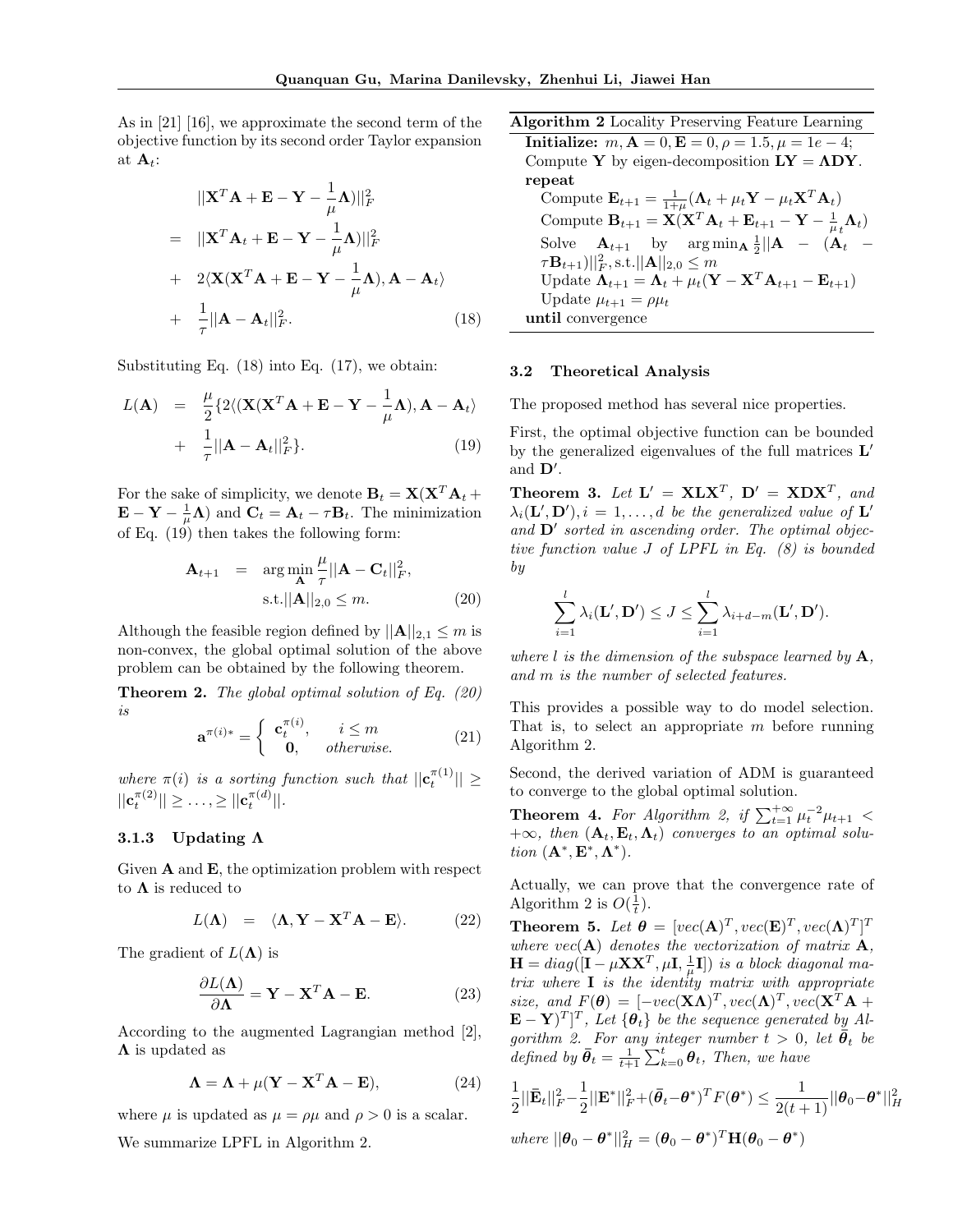# **4 Related Work**

In this section, we review several related works to our proposed method.

For better interpretability, [5] proposed sparse locality preserving indexing (SLPI), which is based on *ℓ*1-norm regularization on each column of the linear transformation matrix, i.e.,  $a_i$ . Due to the nature of the  $\ell_1$ penalty, some entries in **a***<sup>i</sup>* will be shrunk to exact zero. However, SLPI does not lead to feature selection, because each column of the linear transformation matrix is optimized individually, and their sparsity patterns are independent. Based on the above observation, [11] proposed a joint feature selection and subspace learning (FSSL) approach. Rather than using *ℓ*1-norm regularization, they use  $L_{2,1}$ -norm regularization on the linear transformation matrix. The resultant model is approximately solved by a two-stage algorithm. The algorithm is proved to converge. However, its convergence rate remains unclear. In contrast, the convergence rate of the proposed optimization algorithm is strictly given.

Incorporating feature selection into transformation also received attention in supervised dimensionality reduction. For example, [17] proposed linear discriminant feature selection (LDFS), which modifies Linear Discriminant Analysis to admit feature selection. Their optimization algorithm is based on Newton method, which is very time consuming. [12] proposed linear discriminant dimensionality reduction (LDDR), which is based on an equivalent linear regression formulation of LDA [22]. However, such kind of equivalence only holds under a very strict condition, which limits its application in general. Though our proposed method is an unsupervised method for data representation, the technique proposed in this paper can actually be adapted to solve those issues of the supervised approaches mentioned above.

It is also worth noting that the number of selected features is explicitly controlled by *m* in the proposed method, while the number of features is implicitly controlled by a regularization parameter in the other methods mentioned before [5] [11] [17] [12].

# **5 Experiments**

In this section, we evaluate our proposed method and compare it with other state-of-the-art document representation methods: Latent Semantic Indexing (LSI) [8] and Locality Preserving Indexing (LPI) [4]. In addition, we compare LPFL with sparse LPI (SLPI) [5], which seeks a sparse projection. We also compare LPFL with Laplacian score (LS) [14]. In addition, we compare the proposed method with unsupervised version of joint feature selection and subspace learning (FSSL) method [11]. We also investigate the two-phase approach of Laplacian score followed by LPI (LS+LPI), which is the most intuitive way to integrate feature selection with LPI. We use K-means clustering as the baseline method. All of the experiments were performed in Matlab on an Intel Core2 Duo 2.8GHz Windows 7 machine with 4GB memory.

# **5.1 Datasets and Evaluation Measures**

We use two text datasets that are used in  $[4]$ <sup>1</sup>.

**TDT2** consists of data collected during the first half of 1998 and taken from 6 sources, including 2 newswires (APW, NYT), 2 radio programs (VOA, RPI) and 2 television programs (CNN, ABC). It consists of 11201 documents which are classified into 96 semantic categories. In this experiment, documents appearing in two or more categories were removed, and only the largest 30 categories were kept, leaving us with 9394 documents.

**Reuters** contains 21578 documents which are grouped into 135 clusters. The Reuters corpus is much more unbalanced, as some large clusters are more than 200 times larger than some small clusters. In our experiment, we discarded documents with multiple category labels, and only selected the largest 30 categories, leaving us with 8067 documents.

To evaluate the clustering results, we adopt the performance measures used in [19]: clustering accuracy and normalized mutual information. They are the standard measures widely used for clustering.

# **5.2 Parameter Settings**

The clustering evaluations were conducted with varying numbers of clusters, ranging from 2 to 10. For example, when  $c = 2$ , we randomly choose 2 classes from the total 30 classes in the whole text dataset to do clustering. For each given cluster number *c*, 20 tests were conducted on different randomly chosen categories, and the average performance was computed over these 20 tests. For each test, the K-means algorithm was applied 10 times with different start points and the best result in terms of the objective function of K-means was recorded.

Note that, LPI, SPLI, Laplacian score, FSSL, and LPFL need to construct a graph on the documents. In this experiment, we use the same graph for all these methods. In particular, we use the affinity matrix from Eq.  $(3)$ , where k is set to 5. K-means is applied after the dimensionality reduction to do clustering. In

<sup>1</sup>http://www.zjucadcg.cn/dengcai/Data/TextData.html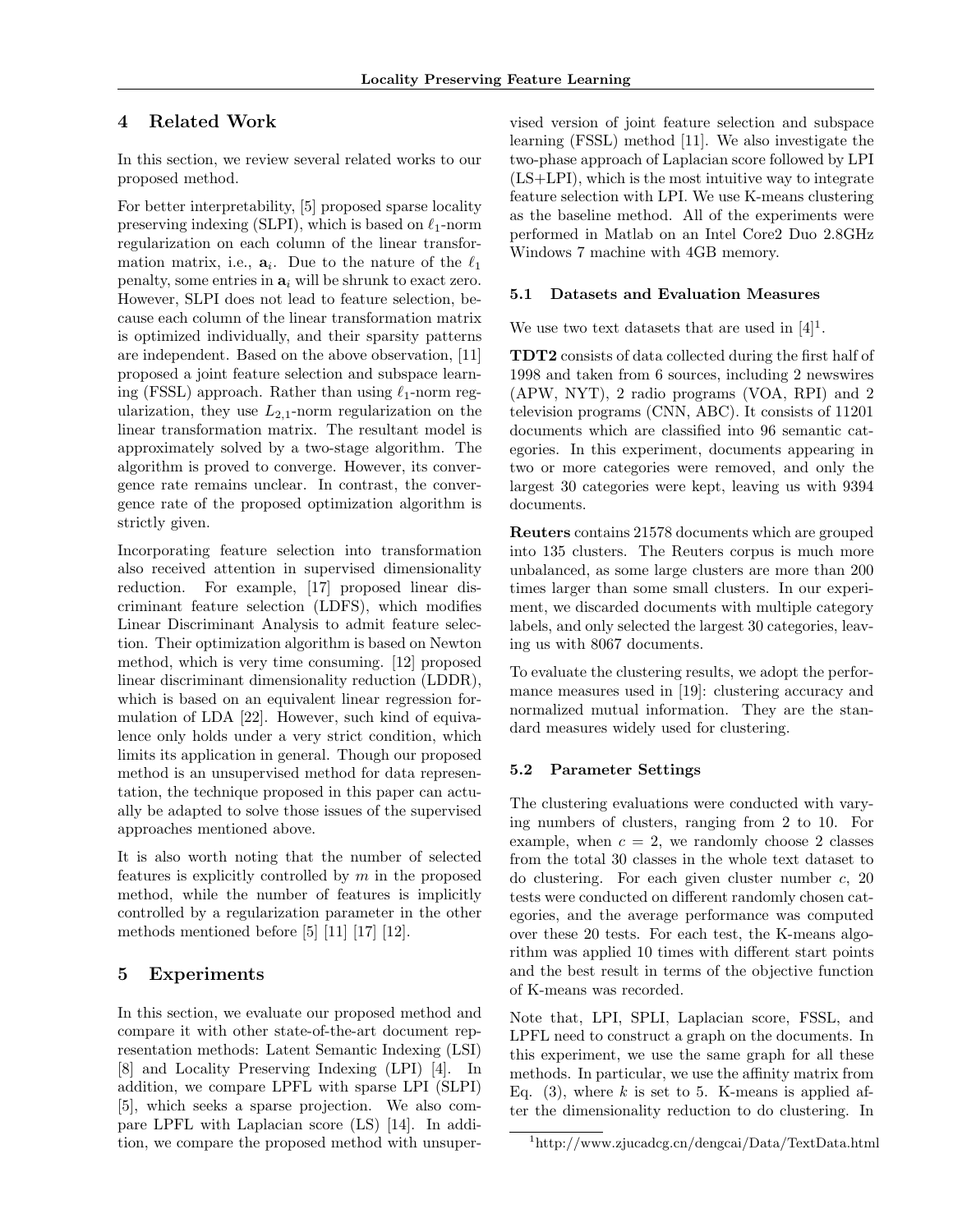general, the clustering results after those dimensionality reduction methods vary with the dimensions of the subspace, or the number of selected features. In this experiment, for those subspace learning methods, we keep *c* dimensions as suggested by previous work [4]. For Laplacian score, the number of features is tuned by searching the grid *{*1000*,* 1500*,* 2000*, . . . ,* 5000*}*. Given the above parameter settings, for LPI and Laplacian score, there are no parameters to be set. For the twophase LS+LPI approach, we first use Laplacian Score to select features and then we perform LPI to reduce the dimensionality. The number of features selected by Laplacian Score is tuned the same as above. For SLPI, we tune the parameter  $\beta$  in [5] by searching the grid  $\{10, 20, \ldots, 100\}$  according to [5]. For FSSL, we use the same parameters as in their paper [11]. For LPFL, the number of features *m* is tuned by the same strategy as in Laplacian score.

### **5.3 Convergence**

Before reporting the clustering results, we first examine the rate of convergence of ADM in Algorithm 2. In Figure 1, we plot the objective function value in Eq. (10) versus the number of iterations on the TDT2 dataset with  $c = 2$ . In the figure, the y-axis is the value of the objective function and the x-axis denotes the iteration number.



Figure 1: The objective function value of LPFL with respect to the number of iterations for ADM on the TDT2 dataset with  $c = 2, m = 2000$ .

We can see that ADM converges within roughly 130 iterations. This is consistent with the theoretical result presented in Section 3. It may be surprised to see that the objective function is increasing rather than decreasing, although the optimization problem in Eq. (10) is a minimization problem. This is due to the nature of the augmented Lagrangian method. When the penalty scalar  $\mu$  is small, the equality constraint does not strictly hold and the feasible solution space is large, so we can achieve a small objective function value. Once the penalty scalar  $\mu$  increases, the feasible solution space becomes smaller, and a larger objective function value will be achieved.

#### **5.4 Clustering Results.**

The clustering accuracy on the TDT2 and Reuters21578 datasets are shown in Table 1 and Table 2 respectively. To save space, the normalized mutual information on the TDT2 and Reuters21578 datasets are shown in Figure 2 in a compact way. For each *c*, we did paired t-tests at 95% significance level between the proposed method and the other methods. If it is significant over all the other methods, the corresponding entry of LPFL is bolded. Otherwise, the entry is not bolded.



Figure 2: Normalized mutual information while varying the number of clusters on (a) TDT2 and (b) Reuters21578 datasets. The graphs are best viewed in color.

A number of interesting results may be observed:

• On the TDT2 dataset, when the number of clusters is small, e.g., less than 3, LPI is comparable to K-means and LSI. However, as the number of clusters increases, e.g., larger than 4, LPI significantly outperforms K-means and LSI. This is because as the number of clusters increases, the document distribution becomes more like a manifold. In this case, the local geometric structure is more crucial for better clustering than the global geometric structure. On the Reuters21578 dataset, LPI outperforms K-means and LSI. As mentioned previously, the Reuters21578 corpus is more difficult to cluster due to its unbalanced clusters. By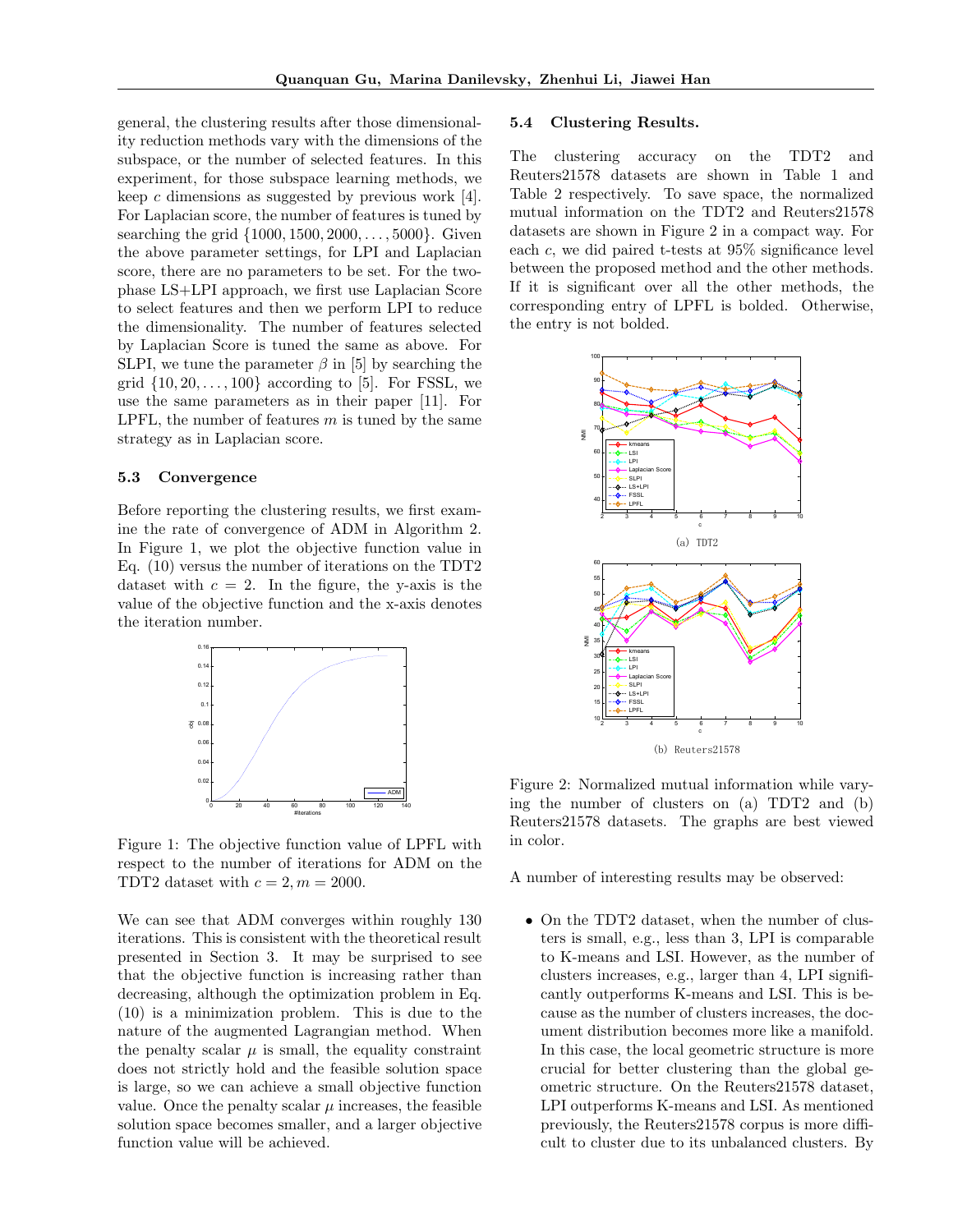| $\frac{1}{2}$<br>$0.11 \, 0.110 \, 100 \, 100 \, 100 \, 000 \, 000$ |                              |                   |                   |                   |                              |                   |                   |                      |  |
|---------------------------------------------------------------------|------------------------------|-------------------|-------------------|-------------------|------------------------------|-------------------|-------------------|----------------------|--|
| $\mathbf{c}$                                                        | Baseline                     | $_{\rm LSI}$      | LPL               | LS                | <b>SLPI</b>                  | $LS+LPI$          | FSSL              | LPFL                 |  |
| $\overline{2}$                                                      | $93.63 \pm 15.30$            | $92.14 \pm 15.77$ | $92.98 \pm 14.28$ | $93.58 \pm 13.14$ | $97.20 \pm 4.00$             | $92.23 \pm 13.35$ | $98.72 \pm 2.24$  | $99.43 \pm 0.65$     |  |
| 3                                                                   | $89.62 \pm 16.15$            | $88.02 \pm 18.60$ | $88.16 \pm 15.03$ | $88.46 \pm 16.45$ | $90.55 \pm 10.44$            | $85.72 \pm 14.93$ | $94.39 \pm 10.98$ | $97.63 \pm 4.40$     |  |
| $\overline{4}$                                                      | $86.59 \pm 18.79$            | $84.30 \pm 20.15$ | $88.41 \pm 9.12$  | $86.38 \pm 16.72$ | $90.95 \pm 9.16$             | $86.64 \pm 9.11$  | $92.12 \pm 8.18$  | $95.38 \pm 5.89$     |  |
| $5^{\circ}$                                                         | $80.67 \pm 17.52$            | $77.36 \pm 19.90$ | $89.76 \pm 8.97$  | $81.25 \pm 17.21$ | $86.74 \pm 13.04$            | $85.21 \pm 9.04$  | $91.85 \pm 7.83$  | $94.53 \!\pm\! 6.02$ |  |
| 6                                                                   | $83.19 \pm 15.33$            | $75.97 \pm 16.74$ | $87.49 \pm 9.49$  | $76.35 \pm 13.55$ | $82.11 \pm 9.00$             | $88.01 \pm 6.98$  | $92.08 \pm 9.02$  | $94.29 \pm 5.94$     |  |
| $\overline{ }$                                                      | $\overline{74.12 \pm 12.35}$ | $70.47 \pm 1.35$  | $93.05 \pm 3.87$  | $73.24 \pm 13.43$ | $\overline{79.29 \pm 13.22}$ | $89.27 \pm 6.90$  | $91.60 \pm 6.09$  | $92.87 \pm 6.13$     |  |
| 8                                                                   | $72.35 \pm 16.09$            | $68.51 \pm 16.43$ | $86.76 \pm 11.07$ | $67.99 \pm 18.58$ | $74.64 \pm 15.57$            | $88.07 \pm 7.17$  | $90.56 \pm 7.32$  | $92.75 \pm 7.02$     |  |
| 9                                                                   | $72.57 \pm 14.06$            | $65.36 \pm 17.59$ | $91.50 \pm 5.41$  | $67.39 \pm 14.93$ | $73.95 \pm 13.38$            | $92.04 \pm 5.03$  | $92.33 \pm 4.76$  | $93.02 \pm 4.49$     |  |
| 10                                                                  | $63.22 \pm 15.28$            | $57.55 \pm 16.09$ | $86.94 \pm 9.30$  | $59.44 \pm 16.92$ | $65.67 \pm 11.48$            | $89.02 \pm 7.63$  | $88.60 \pm 9.18$  | $89.26 \pm 7.04$     |  |
| avg                                                                 | 79.55                        | 75.52             | 89.45             | 77.12             | 82.34                        | 88.47             | 92.47             | 94.35                |  |

Table 1: Clustering accuracy on the TDT2 dataset

Table 2: Clustering accuracy on the Reuters21578 dataset

| C.             | Baseline          | LSI               | LPI               | LS                | <b>SLPI</b>       | $LS+LPI$          | <b>FSSL</b>       | <b>LPFL</b>       |
|----------------|-------------------|-------------------|-------------------|-------------------|-------------------|-------------------|-------------------|-------------------|
| $\overline{2}$ | $79.53 \pm 15.00$ | 79.76 ± 15.93     | $82.82 \pm 13.47$ | $80.40 \pm 15.60$ | $86.22 \pm 11.96$ | $77.92 \pm 15.93$ | $85.57 \pm 12.27$ | $86.30 \pm 11.51$ |
| 3              | $72.28 \pm 16.52$ | $70.93 \pm 15.75$ | $82.81 \pm 13.53$ | $68.60 \pm 17.22$ | $81.32 \pm 15.25$ | $82.69 \pm 13.50$ | $83.71 \pm 10.58$ | $86.36 \pm 9.83$  |
| 4              | $65.10 + 13.91$   | $63.19 \pm 14.27$ | $77.73 + 12.44$   | $65.39 + 13.91$   | $73.67 \pm 13.67$ | $74.21 + 15.68$   | $76.42 \pm 14.09$ | $79.44 + 10.33$   |
| $5 -$          | $54.49 \pm 22.29$ | $56.25 \pm 21.02$ | $70.77 \pm 14.58$ | $54.89 \pm 21.60$ | $64.30 \pm 17.74$ | $71.45 \pm 11.68$ | $71.39 \pm 17.06$ | $72.23 \pm 15.50$ |
| 6              | $56.53 \pm 18.98$ | $53.20 \pm 17.82$ | $69.26 \pm 11.83$ | $55.27 \pm 18.66$ | $60.11 \pm 16.54$ | $68.63 \pm 11.85$ | $68.25 \pm 12.31$ | $71.12 + 12.14$   |
|                | $54.20 \pm 14.28$ | $51.93 \pm 14.11$ | $69.62 + 10.66$   | $50.15 \pm 13.82$ | $60.83 \pm 16.29$ | $71.41 \pm 12.28$ | $71.61 \pm 12.13$ | $72.44 + 12.27$   |
| 8              | $38.57 \pm 14.28$ | $36.23 \pm 14.91$ | $66.00 \pm 19.17$ | $37.57 \pm 13.65$ | $53.33 \pm 21.44$ | $70.89 \pm 17.62$ | $72.10 \pm 17.26$ | $70.25 \pm 18.93$ |
| 9              | $41.74 + 19.01$   | $40.42 \pm 18.60$ | $62.53 + 15.23$   | $40.96 \pm 18.02$ | $48.26 \pm 22.11$ | $66.53 \pm 11.10$ | $67.94 \pm 11.43$ | $69.71 + 11.98$   |
| 10             | $46.22 \pm 14.41$ | $44.93 \pm 14.41$ | $62.24 \pm 15.16$ | $43.76 \pm 13.86$ | $53.84 \pm 19.03$ | $63.33 \pm 14.47$ | $64.87 \pm 17.18$ | $67.00 \pm 15.61$ |
| avg            | 56.52             | 55.20             | 71.53             | 55.22             | 64.65             | 71.90             | 73.57             | 74.98             |

preserving the locality of the data, LPI is able to discover the unbalanced clusters while K-means and LSI fail.

- *•* Laplacian score usually performs worse than LPI. Since Laplacian score and LPI are based on the same criterion, this implies that feature combination is generally more effective than feature selection. SLPI is comparable to, or sometimes worse than LPI, which indicates that sparsity does not necessarily lead to performance improvement.
- In some cases, LS+LPI does achieve better results than standalone LPI. This highlights the potential performance gain of incorporating feature selection into LPI. But note that since Laplacian score and LPI are performed sequentially in LS+LPI, the features selected by Laplacian score are not necessarily optimal for LPI, resulting in limited improvement in performance.
- *•* LPFL outperforms LPI, Laplacian score, SLPI and LS+LPI in most cases, showcasing the effectiveness of incorporating feature selection into LPI. Considered another way, this also indicates that Laplacian score and LPI can mutually enhance each other. Note that the average improvement of clustering accuracy over LS+LPI is from 88*.*47% to 94*.*35% on the TDT2 dataset, which is arguably better. It indicates that the features selected by LPFL should be inherently more useful than those selected by Laplacian score alone, because the feature selection and transformation are jointly optimized in LPFL.
- *•* Finally, LPFL is better than FSSL, though FSSL

performs very well in many cases. Despite of sharing similar spirit with LPFL, FSSL is optimized in an approximate way, which leads to performance sacrifice.

# **6 Conclusions and Future Work**

In this paper, we propose an approach called *Locality Preserving Feature Learning*, which incorporates feature selection into LPI. We aim to find a subset of features, and a projection such that the *Locality Preserving Criterion* is minimized. The resulting optimization problem is relaxed into a constrained F-norm minimization problem and solved by applying a variation of Alternating Direction Method (ADM). Experiments on benchmark document datasets illustrate the efficacy of the proposed framework.

Although we have only studied document clustering in this paper, LPFL could be used for other kinds of document analysis as well. Moreover, as shown in Theorem 3, there could be a potential guidance to choose an appropriate or even optimal *m* for the proposed method. We will study these issues in the future work.

# **Acknowledgements**

The work was supported in part by NSF IIS-09- 05215, U.S. Air Force Office of Scientific Research MURI award FA9550-08-1-0265, and the U.S. Army Research Laboratory under Cooperative Agreement Number W911NF-09-2-0053 (NS-CTA). We thank the anonymous reviewers for their helpful comments.